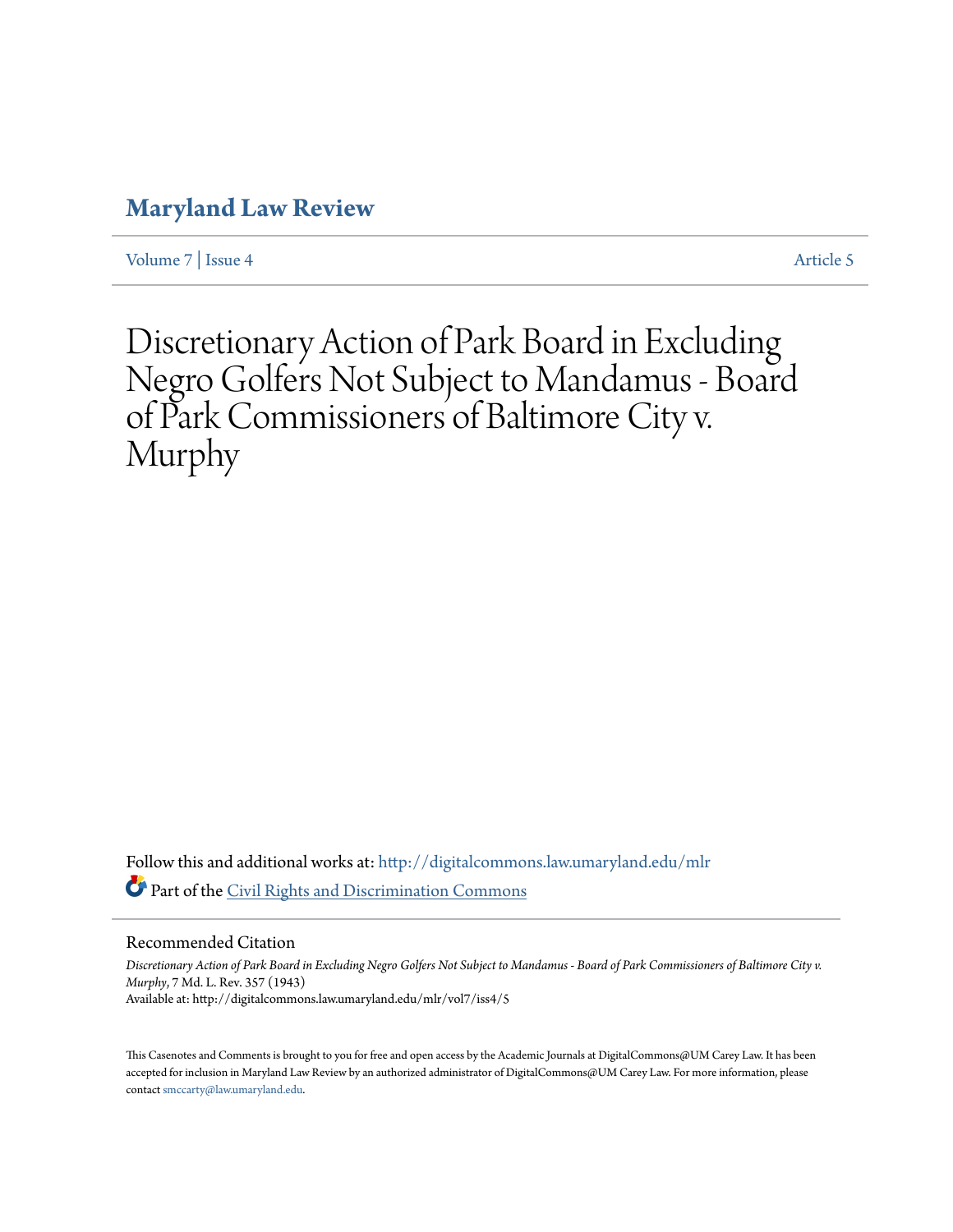## **DISCRETIONARY ACTION OF PARK BOARD IN EXCLUDING NEGRO GOLFERS NOT SUBJECT TO MANDAMUS**

## *Board of Park Commissioners of Baltimore City v. Murphy'*

The City of Baltimore maintained four golf courses, three of which were used by white persons and a fourth which was reserved for Negro golfers. Negroes had always been restricted to the use of a particular course, except during a short period in 1942 when this restriction was removed and Negro and white players were admitted indiscriminately to all courses. This period of trial resulted in the Park Board's rescinding its order for Negro players' unrestricted use of all the City's golf courses, the reason assigned by the Board for such action being that the very limited number of Negro golfers making use of the four courses indicated that the facilities of the Carroll Park course, allotted exclusively to Negro players, were ample for their needs. After restrictions were again in effect, petitioner presented himself at one of the courses reserved for white golfers and was refused admission in accordance with the Park Board's order. He then filed a petition for a writ of mandamus, complaining that the course reserved for Negroes was inferior to courses opento white golfers. He maintained that the Park Board was not authorized by law to segregate players of his race, and that exclusion from golf courses of the City- solely because of his color was a deprivation of equal protection of the laws guaranteed him by the Fourteenth Amendment of the United States Constitution.

Petitioner in his writ prayed that respondents be required and directed to sell greens fee tickets at *each and every* golf course owned by the Mayor and City Council of Baltimore to all those who applied for such greens fee tickets, irrespective of race, creed, or color. Upon verdict of a jury, the lower Court ordered the writ to be passed as prayed. This order was reversed by the Court of Appeals on the ground that there were lacking the necessary elements to maintain mandamus, a clear legal right to performance of the act demanded and an imperative duty on the part of the respondent to do the act required.<sup>2</sup>

**<sup>&#</sup>x27;29 A. (2d) 253 (Md., 1942). <sup>2</sup> HIGH, EXTRAORDINARY LEUGAL** REMEDIES **(3rd Ed., 1896) Sec.** *21.*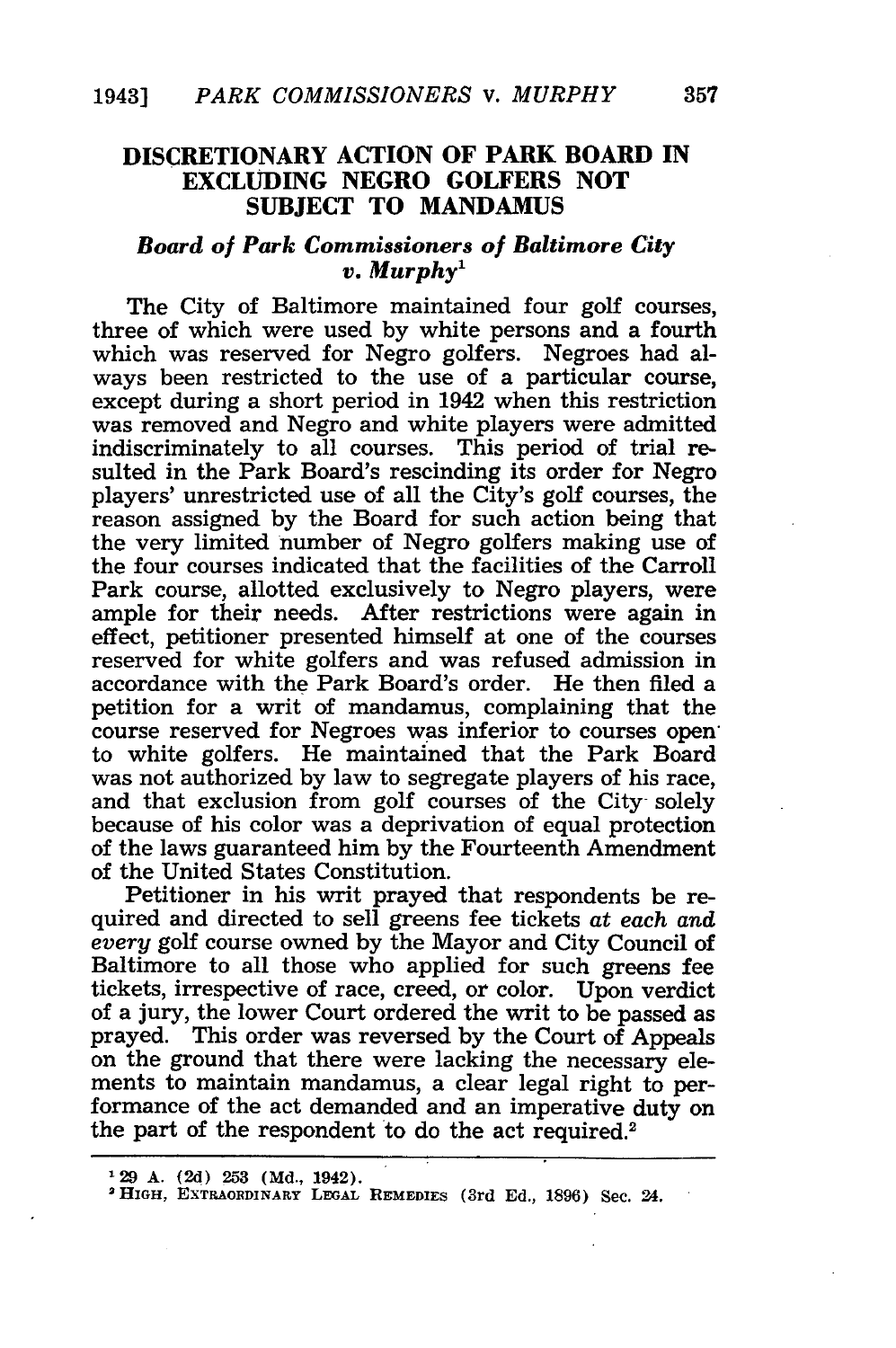In dealing with the assertion by the petitioner of the right to be admitted to every golf course owned by the City, the Court considered segregation of the white and Negro races as treatment so firmly established as constitutional that it called for no protracted discussion. They cited the case of *Plessy* v. *Ferguson,3* wherein the Supreme Court upheld a Louisiana statute requiring separate railway accommodations for colored and white passengers. In that case the Supreme Court had said: "The distinction between laws interfering with political equality of the Negro and those requiring the separation of the two races in schools, theatres, and railway carriages has been frequently drawn by this Court."4

While insisting on the constitutionality of segregation, the Court did not fail to recognize the limitation on this treatment by ruling that complete exclusion from every golf course in the City or relegation to an inferior course would be a deprivation of the equal protection of the laws guaranteed by the Fourteenth Amendment. This recognition was presaged by the Court's holding in the *Murray* case<sup>5</sup> where mandamus was recognized as the proper remedy to compel admittance of Negro citizens to the law school of the State University on the ground that no equal facilities for legal education of Negroes were provided elsewhere within the State.

The limitation on this right of segregation pointed by the Maryland Court was recently emphasized by the United States Supreme Court in the *Mitchell* case,<sup>6</sup> where a colored passenger holding a first class ticket had been compelled to ride in a second class car and was thus denied standard conveniences available to first class passengers. The Court held: "If facilities are provided, substantial equality of persons travelling under like conditions cannot be refused."7

**<sup>163</sup> U. S. 537,** 545 **(1886).**

*<sup>&#</sup>x27;Ibid.*

University of Maryland v. Murray, 169 **Md.** 478, 483-84, **182** A. **590** (1935) ; Hart v. State, 100 **Md.** 595, 601, **60** A. 457 (1905).

**<sup>°</sup>**313 U. S. 80, 97 (1940).<br>The defense of the Railroad in this case had been that the number of colored passengers wishing first class accommodations did not warrant furnishing a first class car for them. The Court dismissed this argument as without merit, saying, "Comparable volume of traffic cannot justify denial of a fundamental right of equality of treatment." Is the statement<br>of the Maryland Court in the instant case that "nine holes for the small<br>number of players might, for instance, be found upon inquiry to be adequate for them" at variance with this particular part of the ruling in the Mitchell case?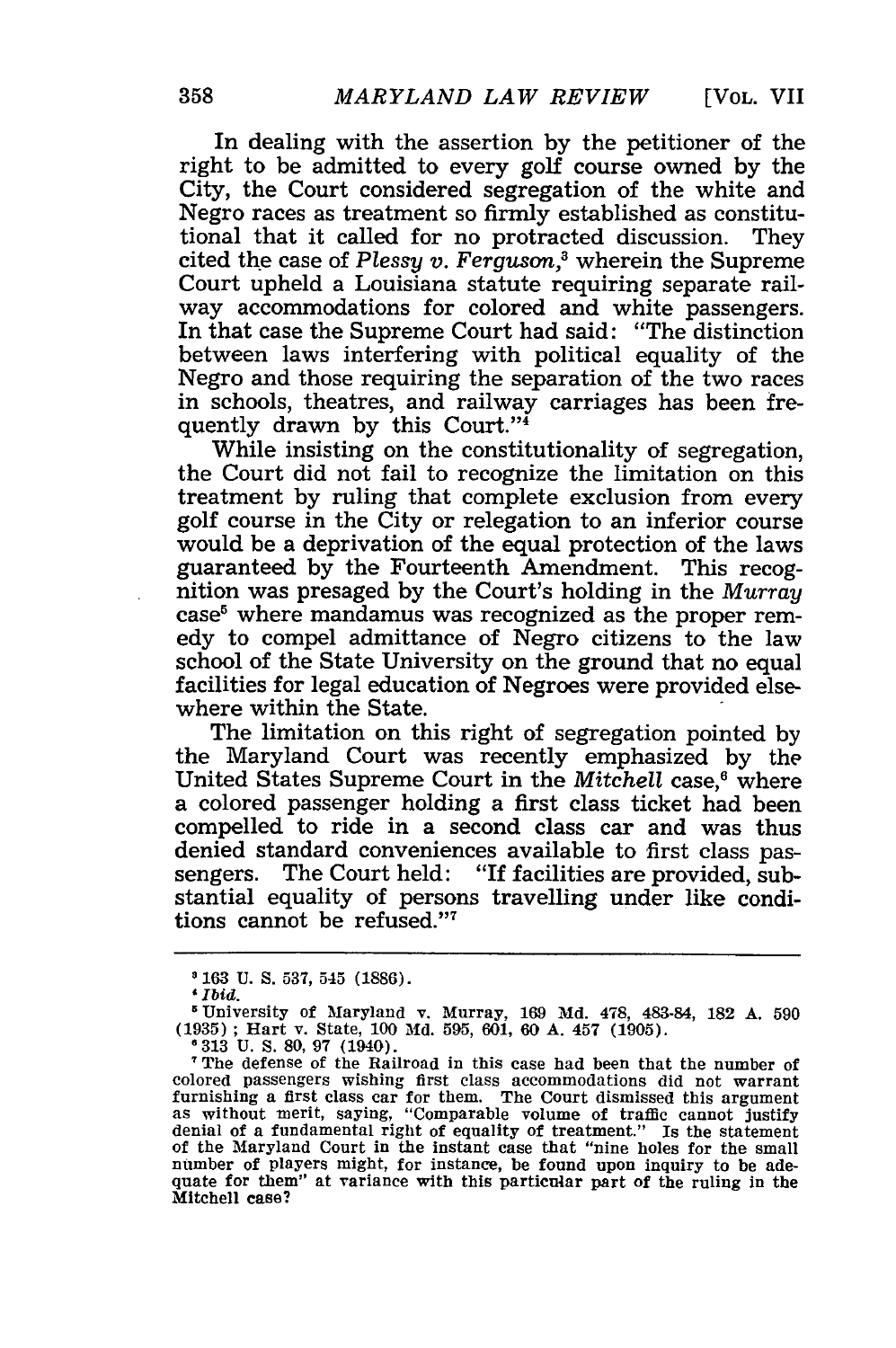It was the absence of the second element necessary to the remedy, the imperative duty on the part of the respondent, which the Court stressed in arriving at the decision that the writ would not issue. Referring to the City Charter<sup>8</sup> as authority for the Park Board's delegated powers, the Court pointed out that the Board had discretion in making rules and regulations for the government and preservation of order in the City parks, and that segregation of the races being normal treatment in this State<sup>9</sup> the Board needed no additional ordinance to authorize it to apply this treatment, implied as an incident of its Chartergiven powers. It was the administrative board which had been chosen to exercise its discretion as to the size and number of courses necessary to satisfy the needs of the golf playing public, and as to whether a separation of white and colored players would promote order and an enjoyment of golfing facilities by both. "So far as the Board has discretion, the writ of mandamus cannot issue to control their action", said the Court.10

This recognition that mandamus will not lie to enforce a discretionary power is universal. There are innumerable cases in which this doctrine is expressed in varying statements. Courts repeatedly say the writ cannot perform the function of a writ of error; or that it cannot issue to revise judicial action, but can only compel the performance of ministerial functions. The rule, then, is plain, but in its application there is obscurity and confusion. No clear-cut line exists between discretionary and ministerial function. The cases make it evident that the courts have had great difficulty in drawing the distinction in individual cases.

In the case of *Kendall v. United States,"* where Congress had directed the Postmaster to make credit entries in an account found to be just by the Solicitor of the Treasury, the Court held this act was precise and definite, and the duty ministerial, with no discretionary quality, hence it required the Postmaster to make the entries.

<sup>8</sup>Balt. City Charter (1938) Sec. 119.

**<sup>9</sup>** Williams v. Zimmerman, 172 Md. 563, **567,** 192 A. 353 (1937).

**<sup>10</sup>** The same rule was applied in Maryland State Funeral Directors' Association v. State Board of Undertakers, 150 Md. 294, **133** A. 62 (1926). Earlier Maryland cases supporting the doctrine of administrative finality are: Green v. Purnell, 12 Md. 329, 336 **(1858)** ; Devine v. Belt, **70** Md. 352, 354, **17 A. 375 (1889) ;** Madison v. Harbor Board, **76 Md. 395, 25 A. 337** (1893) ; Wailes v. Smith, Comptroller, **76** Md. 469, 477, **25 A. 922 (1893). <sup>11</sup>**12 Pet. 524 **(U. S.,** 1838).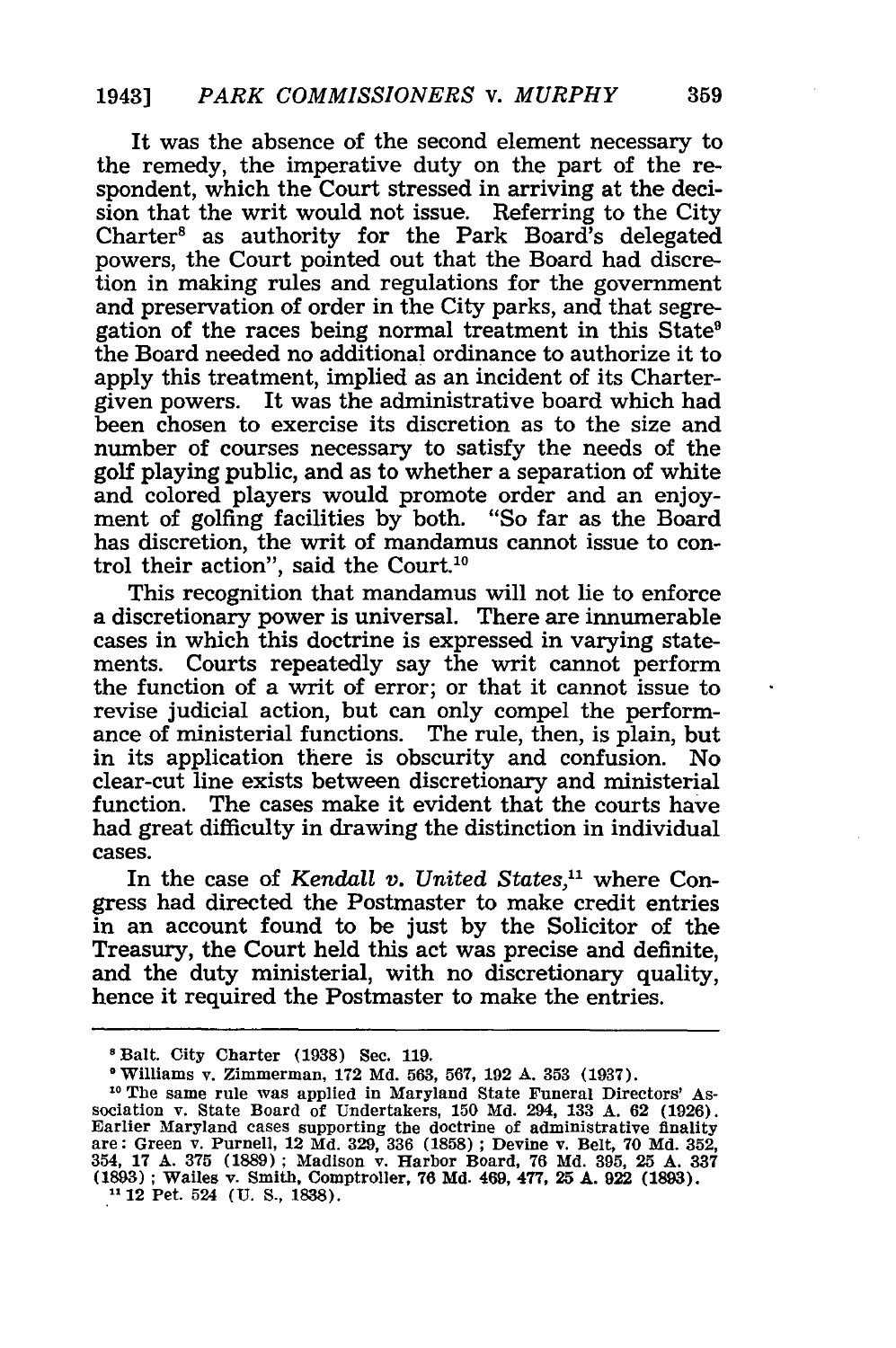Compare this decision with that of Chief Justice Taney in the case of *United States v. Seaman*<sup>12</sup> where relator, a printer of the United States Senate, applied for mandamus to compel the Superintendent of Public Printing to deliver to him certain documents for printing, printing of which he claimed to be entitled by act of Congress. The Chief Justice refused the writ on the ground of the officer's discretionary power, basing such classification on the fact that the officer had first to ascertain in which house the order to print was issued and then the usage of Congress in printing the document in one or more parts. This obliged him to form a judgment before he acted, said the Chief Justice, and hence the case was not one for mandamus.

Again, we find the Iowa Court<sup>13</sup> holding mandamus will issue to compel public officers to perform the ministerial duty of returning money illegally extracted, under a statute later declared unconstitutional; while the Maryland Court<sup>14</sup> refused to issue mandamus for the return of a tax on oyster commission merchants, which tax had been held unconstitutional by the United States Supreme Court as a burden on interstate commerce. The requirement of an official approval for payment of money collected under an unconstitutional tax was not a requirement for certification of an amount due, but was a discretionary power placed in the officer to safeguard the state treasury, the Maryland Court ruled.

In reaching its conclusion the Court defined, at length, ministerial and discretionary duties, quoting the earlier case of *Wailes v. Smith"* where the Court had said: "While this distinction (of ministerial and discretionary powers) will be found to run through all the cases there is, it must be admitted, some conflict of opinion in this country, at least, as to what constitutes, strictly speaking a ministerial duty as distinguished from a discretionary duty within the meaning of the rule and it may not be easy to reconcile the principles which are supposed to govern these decisions."

Mr. Spelling, in his work on *Extraordinary Relief,16* likewise recognizes the difficulty of drawing the distinc-

<sup>12</sup>**17** How. 225 **(U. S.,** 1854).

**<sup>13</sup>**Commercial National Bank v. Pottawattamie County, 168 Iowa 501, 504, **150** N. W. **708 (1915). <sup>14</sup>**Foote v. Harrington, 129 Md. 123, 98 A. 289 (1916).

<sup>&</sup>lt;sup>14</sup> Foote v. Harrington, 129 Md. 123, 98 A. 289 (1916).<br><sup>15</sup> 76 Md. 469, 477, 25 A. 922 (1893).<br><sup>16</sup> SPELLING, EXTRAORDINARY RELIEF (1893) Sec. 1396.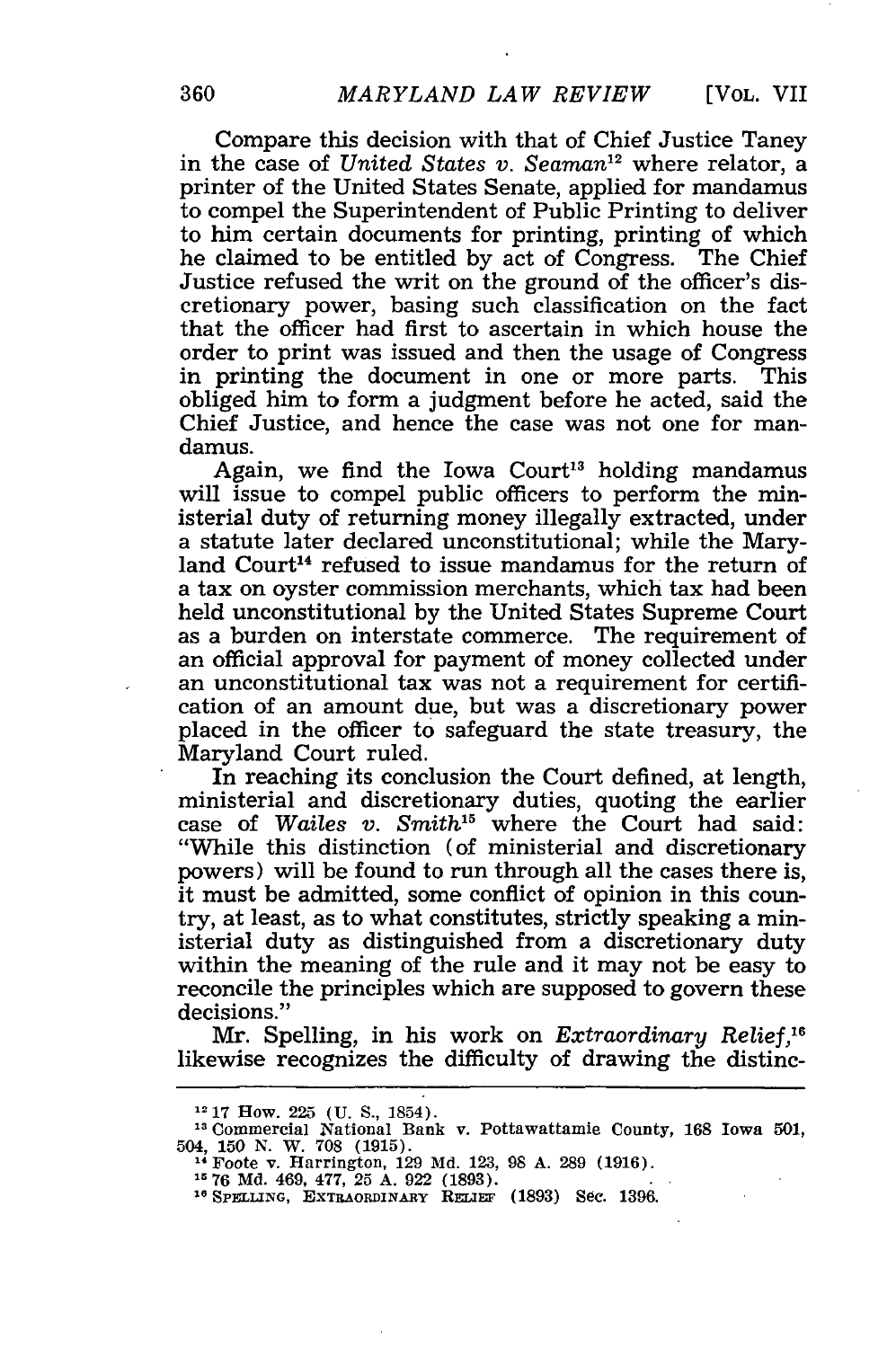tion, stating that the dividing line between these duties is not sufficiently agreed upon by the authorities to admit of the statement of a definite rule on the subject.

While courts recognize the difficulty of distinguishing discretionary and ministerial powers, a survey of the cases, very briefly indicated by the preceding illustrations, does not show any trend toward development of clearer classification schemes which would promote more uniform rulings. In considering the classification necessary before the Court issues or denies the writ, it cannot but be noted how impossible it is to separate the clear legal right to the act demanded from the necessity for a duty of mandatory nature, emphasized by each court by insistence on the ministerial duty before the writ will issue.

In many instances in determining whether the duty sought to be enforced is one involving discretion or one of a purely ministerial character, courts have stressed the nature of the office of the respondent rather than the nature of the act sought to be done. This may be traced to the famous case of *Marbury v. Madison*.<sup>17</sup> There, the relators had applied to the United States Supreme Court for a rule against the Secretary of State to show cause why mandamus should not issue commanding him to deliver to the relators their commissions as Justices of the Peace of the District of Columbia. The Court refused to interfere, upon the ground that its original jurisdiction was limited by the Constitution. While the question of jurisdiction was the sole one which the Court was called upon to decide, the case is cited to this day as the leading authority in support of the jurisdiction by mandamus over ministerial officers, because of the careful analysis of the distinctions between ministerial and discretionary duties. In this case the contention was that mandamus to the Secretary of State was mandamus to the President and so could not issue. Clearly separating the powers of the office and the act of its officer which the writ sought to command, Chief Justice Marshall pointed out the dual capacity of the officer, as agent of the President, wherein his powers were discretionary, and as a keeper of seals, recorder of deeds, or of commissions, in the performance of which acts he was a ministerial officer of the people of the United States. A ministerial officer having public duties to perform is compellable by law to do his duty, the Court held. "It is not by the office of the person to whom the writ is directed

**<sup>17</sup> 1** Cranch 137, 170-71 **(U.** S., 1803).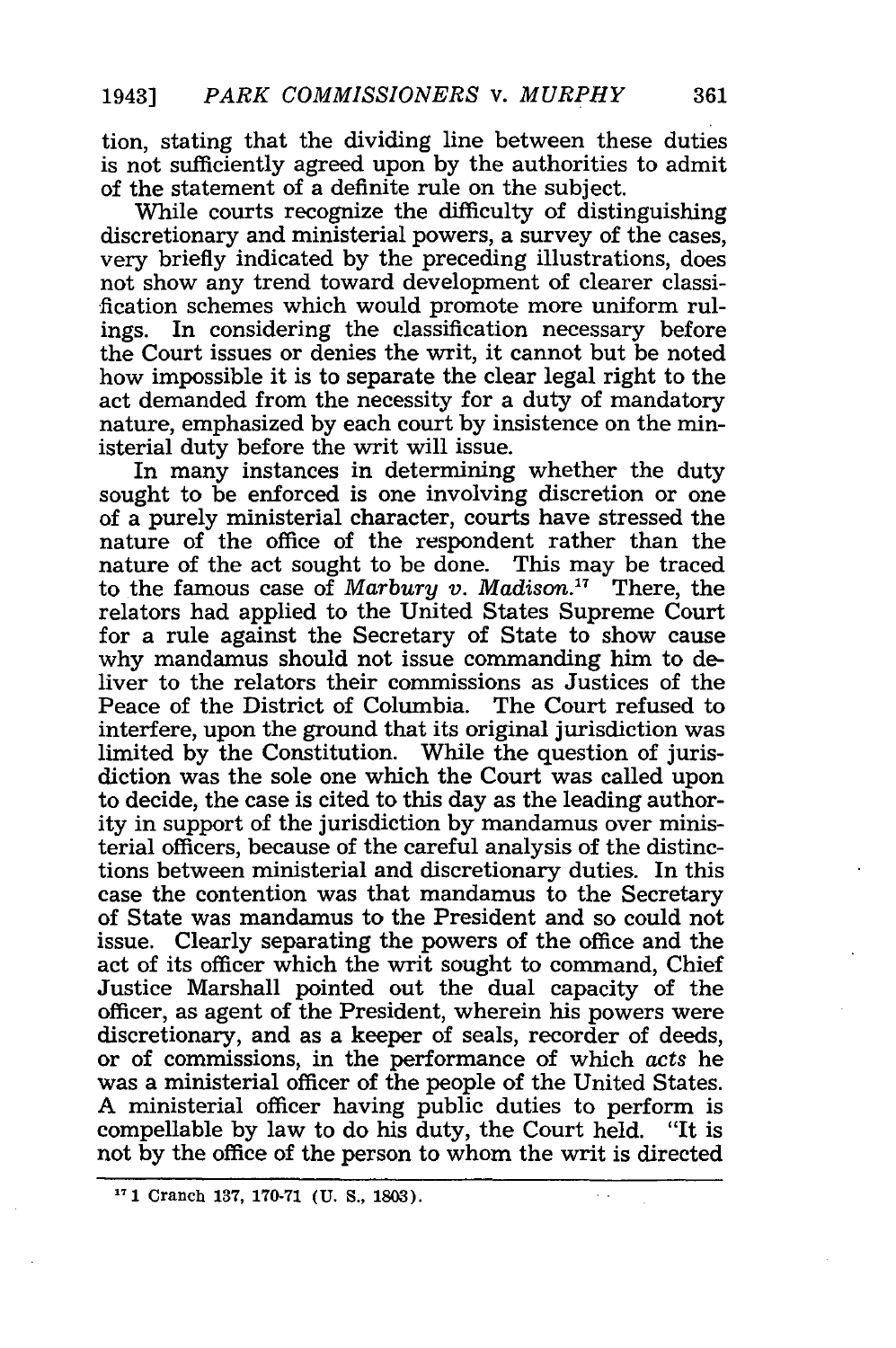362

**[VOL. VII**

but by the nature of the act to be done that the propriety or impropriety of issuing mandamus is to be determined", was the Court's ruling. Would a stricter adherence to such a rule result in a more consistent policy in the issuance of the writ?

Whatever the answer, in any case where the act demanded involves constitutional rights, emphasis on the act demanded of the officer is obviously what a petitioner is likely to insist on, rather than on the nature of the office which the respondent holds. In the instant case, obviously, the petitioner did rely heavily on the nature of the act he demanded, rather than on the nature of powers conferred on the Park Board by the City Charter. It hardly needed stating by the Court that the Park Board had discretion as to the number and types of golf courses adequate for the golf playing public, and that it was within the Board's sound judgment to determine the choice of their location and the persons who could play on them. The choice of an administrative body to exercise its judgment on matters involving particular knowledge and skill is so uniformly recognized and the finality of these administrative determinations is so clearly upheld by the Maryland Court and the United States Supreme Court,<sup>18</sup> that the petitioner's case of mandamus would be surprising in the face of the doctrine of administrative finality, except for a reliance on the point that the act of admitting Negroes to all golf courses is one which no officer could refuse.

Again, let us refer to contentions in *Marbury v. Madison,19* where the Court, in replying to argument that Madison was an agent of the President and, as such, his acts must be discretionary, stated: "Where he is directed by law to do a certain act affecting the absolute rights of individuals . ..the performance of which the President cannot lawfully forbid . . . it is not perceived on what ground the courts of the country are further excused from the duty of giving judgment that right be done to an injured individual, than if the same services were to be performed by a person not the head of a department." This statement is a recognition that public officers, whatever the nature of their office, or from whatever source they derive their authority, are entrusted with the performance of

**II** State v. Latrobe, 81 **Md.** 222, **31 A.** 788 **(1895) ; U. S.,** ex rel. Chicago Gt. Western R. R. Co. v. I. **C.** C., 294 U. **S. 50, 59** (1935). See also cases cited 8upra, **n. 10. <sup>19</sup>**See *supra,* n. **17.**